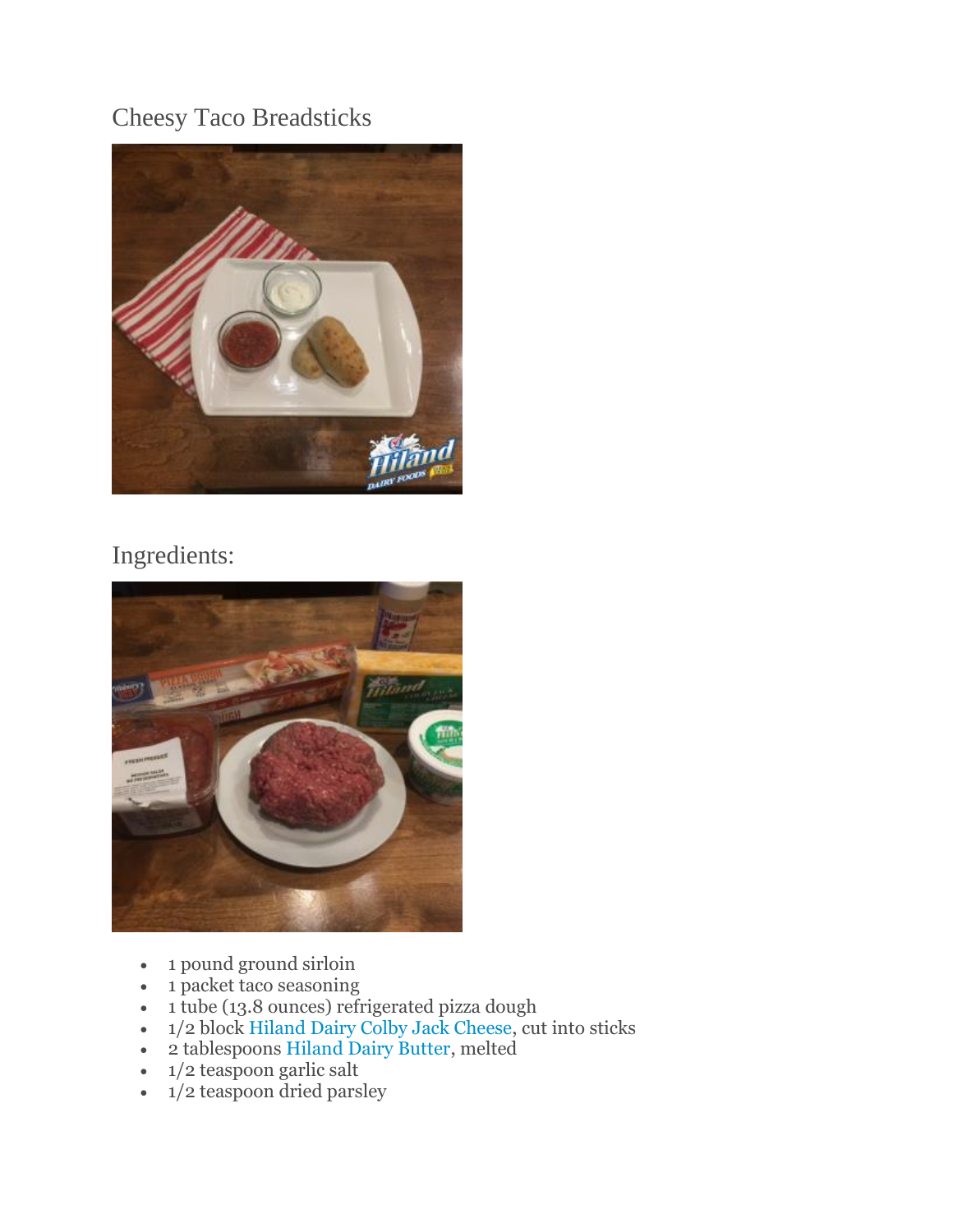- [Hiland Dairy Sour Cream,](http://hilanddairy.com/products/sour-cream/) for dipping
- Salsa, for dipping

## Directions:

Preheat oven to 425 F.

Lightly coat a large baking sheet with nonstick cooking spray.

In a large skillet, cook the ground sirloin, breaking it up into small pieces with a wooden spoon until completely browned and crumbled. Drain excess fat.

Mix in the taco seasoning without water and stir until fully coated. Let cool.



Slice cheese into sticks, equal in size.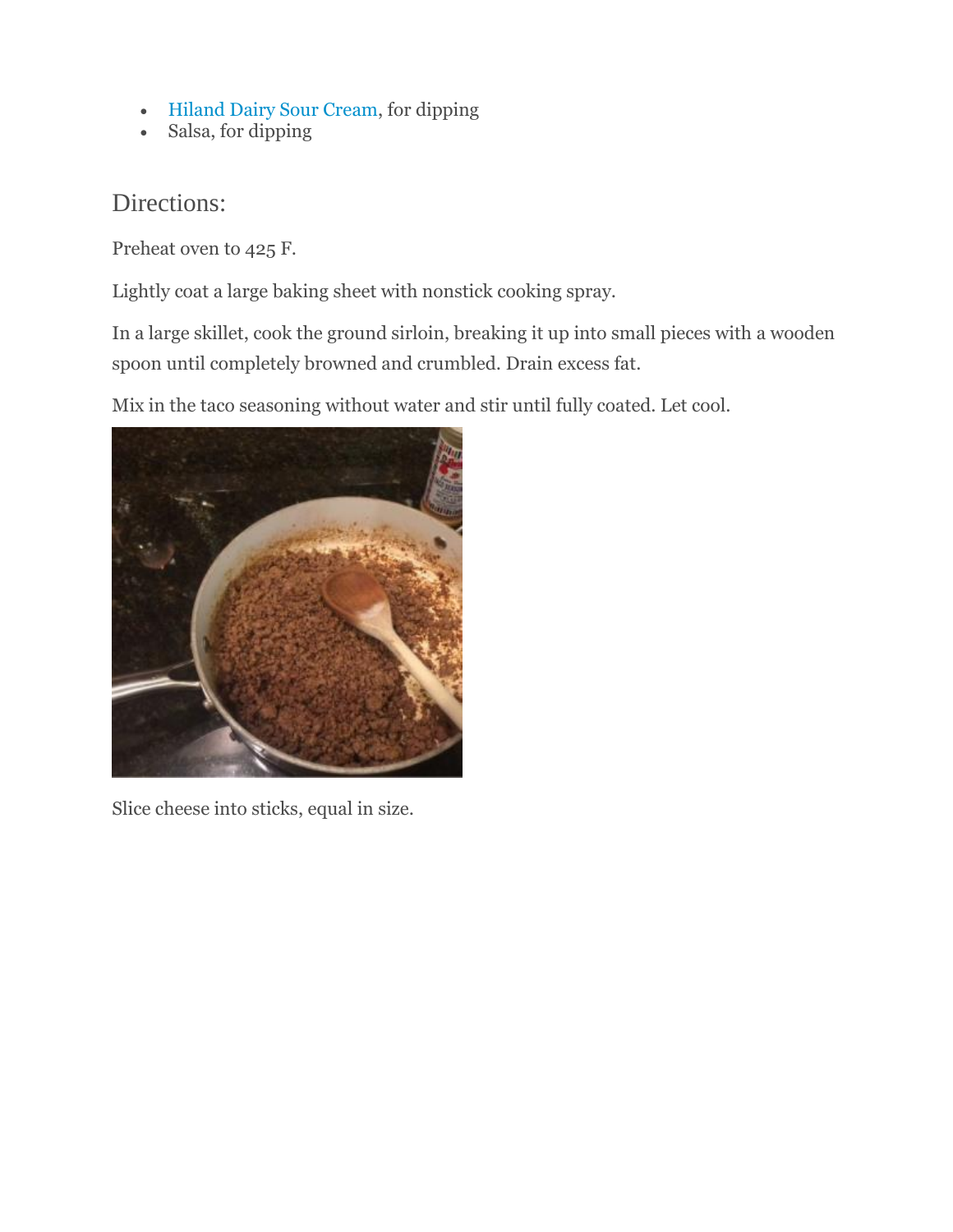

Roll out the pizza dough flat.

Cut in half lengthwise, then make 3 cuts up and down, creating a total of 8 small rectangles.



Spoon 1 to 2 tablespoons of the taco meat into the center of each pizza dough rectangle, top each with a cheese stick and then carefully roll up and seal the dough to create breadsticks.